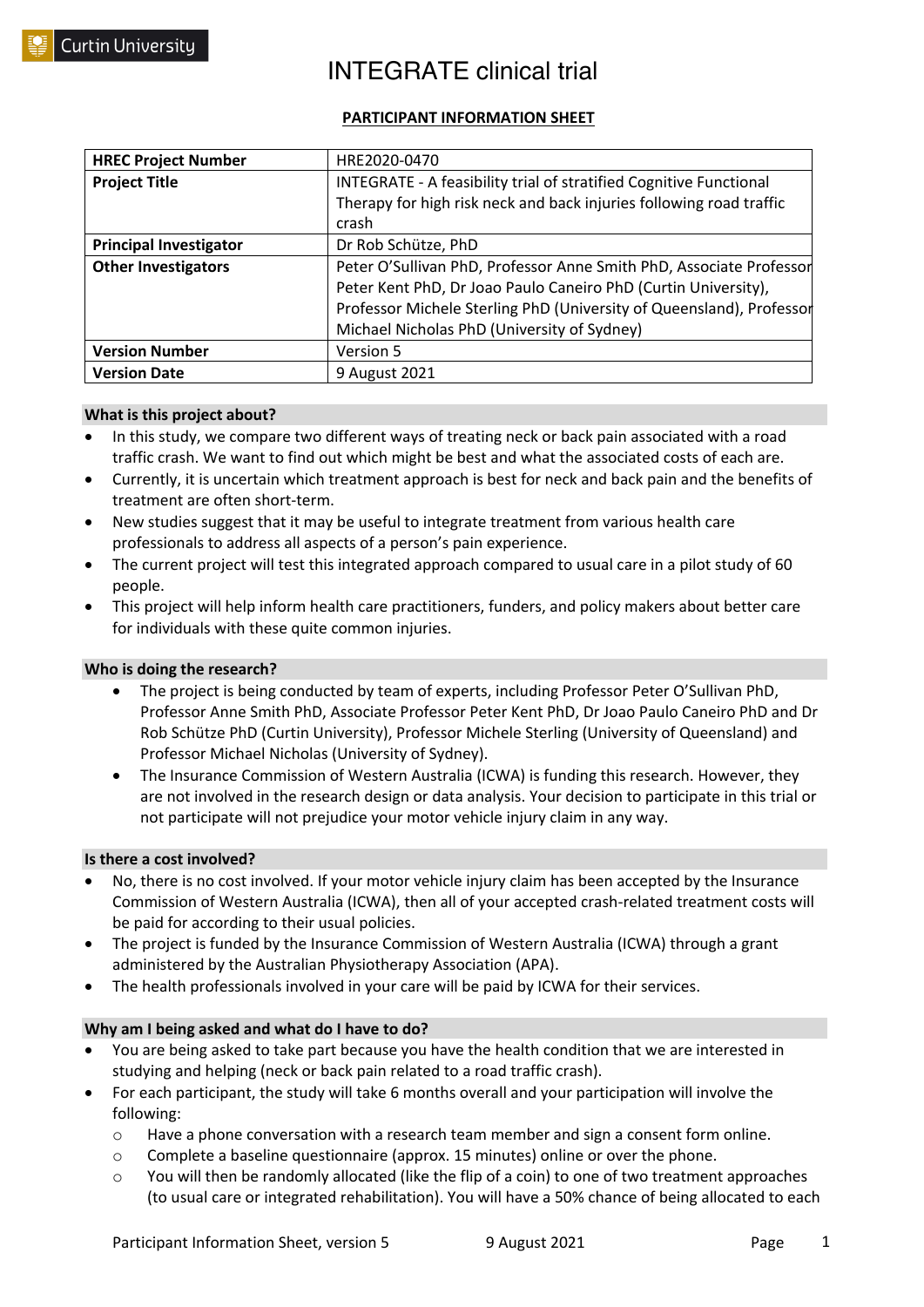approach. You will not be able to choose the treatment group you are allocated to. The study is conducted this way to ensure that the information obtained is reliable. Below we provide more detail of what each approach will include.

- o Complete follow-up online questionnaires at 3 months and 6 months.
- If you are allocated to the **usual care group**, your treatment will involve whatever you, your General Practitioner (GP) and any other health professionals decide on, and ICWA agrees to fund. This is the type of treatment pathway currently used for motor vehicle injury claims and your ICWA claims officer can explain more about this. This is the current best practice care and usually involves seeing whichever health care practitioners your GP thinks are needed to treat your condition. If you are allocated to this usual care group, we will not be involved in your treatment. You will be asked to complete two more online questionnaire, one at 3 months and one at 6 months.
- If you are allocated to the **integrated rehabilitation group**, you will be asked to attend up to 10 sessions (the first being 60minutes and the remainder up to 30-60 minutes each) with a physiotherapist over a 6-month period. The treatment will be at a physiotherapy clinic in one of three locations that is most convenient for you, and at times convenient to you. This will include:
	- **Education** the physiotherapist will listen to your story and give you information about pain and all factors that can contribute to it, and help you make sense of it to better manage your problem.
	- o **Specific movement training** the physiotherapist will look at your movements and postures, and train you to adopt a new way of moving that aims to reduce pain.
	- o **Lifestyle and physical activity training** you will be assisted to increase your physical activity levels as part of your management plan.
	- If you are experiencing significant psychological symptoms (e.g. increased stress, anxiety, trouble with sleep, low mood, problems driving etc.), your physiotherapist may recommend that you also work with a clinical psychologist to tackle these challenges. The psychologist and physiotherapist would work together to make these two aspects of your treatment complementary and align with your goals. The psychological aspect of the treatment might include: education to help you make sense of pain, relaxation training, help with problem solving, developing skills to get you thinking in a helpful way, goal-setting, and specific exercises to deal with any anxiety related to the crash itself. This would involve up to 10 sessions. You would be free to decide whether you engage with this psychological treatment or not.
	- You will continue to see your GP as needed. Your GP will also be contacted by the physiotherapist and psychologist involved in your care so that they can all communicate throughout the trial and integrate their care to align with your goals and needs.
	- If you are already receiving treatment from a physiotherapist and/or psychologist, we may recommend you transfer your care to the trial physiotherapist/psychologist for the duration of the trial because it is generally better to only see one health professional from the same discipline at a time. However, we will discuss this with you, and you will make the final decision.
	- In addition to whatever GP care you need, this integrated rehabilitation approach involves up to 10 sessions of physiotherapy plus up to 10 sessions of clinical psychology support (if recommended and you agree to it). This dose of treatment is what we expect will be sufficient to help you to rehabilitate. If you and your GP believe further physiotherapy/psychology treatment is needed after this, we will seek approval from ICWA to fund more sessions. However, this will follow ICWA's normal approval process and we cannot guarantee that they will agree to further sessions.
- We may also ask you whether you are interested in providing some verbal feedback about your experience of this treatment. This would take the form of an interview that is recorded and transcribed for analysis. If you are approached about this, we will give you another information sheet and consent form to consider before agreeing to participating.
- Video In the Participant Consent Form, we will ask you whether your clinician can video record some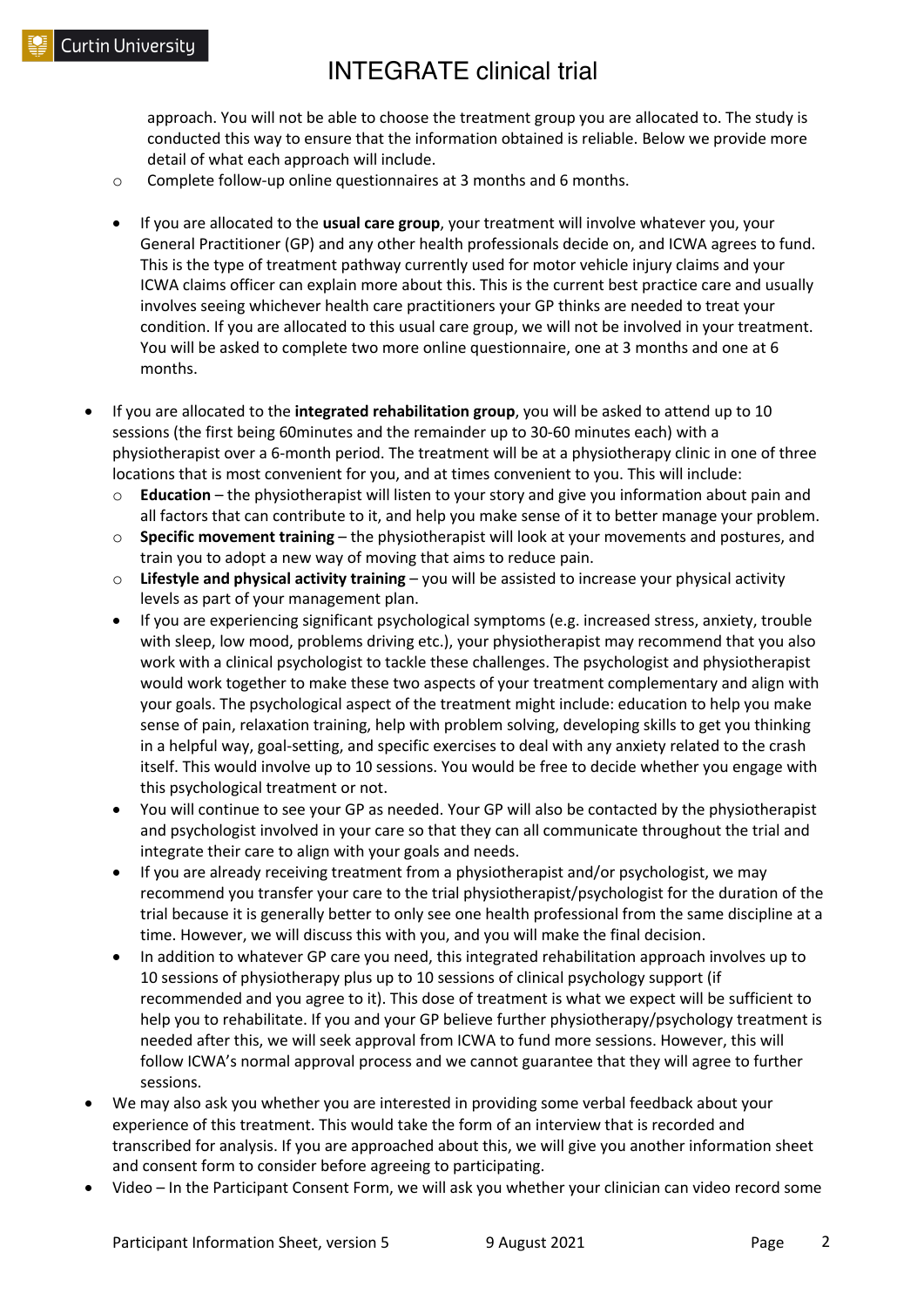of your treatment sessions. The purpose of these videos is for the research team to give your clinician feedback on their treatment to help optimise the intervention you receive. The videos will only be viewed by the trial researchers and clinicians and will not be used for any other purpose. If you are not comfortable with this, you can just decline the invitation on the consent form, and it will not affect your treatment in any way nor your relationship with your clinicians or any of the research team. You can also verbally decline consent for video at any time by telling your clinician to not record.

- Since there is ongoing uncertainty surrounding the future impact of COVID-19 in Western Australia, there is a chance that face-to-face healthcare appointments may be restricted by the WA government if there are new virus outbreaks. We will follow the directives and recommendations of relevant government authorities to best protect participants and public health. Therefore, if required, we may deliver some appointments for those in the integrated rehabilitation group via telehealth rather than in person. Our health practitioners have experience with this and would guide participants through the process.
- Regardless of which group you are allocated to, we will also request information from ICWA about which treatments you receive in the 6 months you are involved in the trial and how much they cost.

#### **How much time is required for participation in the study?**

**For participants in the usual care group:** Initial phone call and completion of all questionnaires at all time points = approximately 1 hour. So, the *total time commitment:* approximately **1 hours over 6 months**.

**For those allocated to the integrated rehabilitation group**: Initial phone call and completion of all questionnaires at all time points = approximately 1 hour; physiotherapy treatment (up to 10 hours) and psychologist sessions (up to 10 hours). So, the *total time commitment:* **up to 21 hours over 6 months**. This is in addition to time spent seeing your GP and any other health professionals they recommend.

#### **Are there any benefits to being in the research project?**

- If randomised to the usual care group, you will be greatly helping the study by your experience setting the benchmark by which we will know whether the integrated rehabilitation being studied is any better or not. *Without this, our study would not be possible.* Since this usual care pathway involves treatment from well-qualified health professionals, you are also likely to experience the benefits of high-quality health care.
- If randomised to integrated rehabilitation groups, you are also likely to experience the benefits of high-quality health care from well qualified clinicians. We do not currently know if this treatment is any better than usual care treatment.
- We anticipate the results of this research will allow us to:
	- o Improve the knowledge we have about this health condition.
	- $\circ$  Inform ICWA and health care practitioners about better ways of managing people with the same health condition as you.
	- o Inform future research in crash-related neck and back pain.
- After your 6-month participation in the study, if you wish to have access to the individualised rehabilitation treatment at your own cost (or paid for by ICWA if your claim is still open and they agree to fund it), this can be arranged. If your claim has been finalised, subsidised access to this treatment may be available through Medicare rebates. This would require a referral from your GP and the research team can explain more about this.

#### **Are there any risks, discomforts or inconveniences from being in the research project?**

- Participation will require some time commitment depending on your group allocation to attend physiotherapy +/- psychology sessions and complete the questionnaires as described above.
- Participants in the individualised rehabilitation groups will undergo a clinical examination and be prescribed movements to do in the clinic and at home. It is possible these may exacerbate your pain,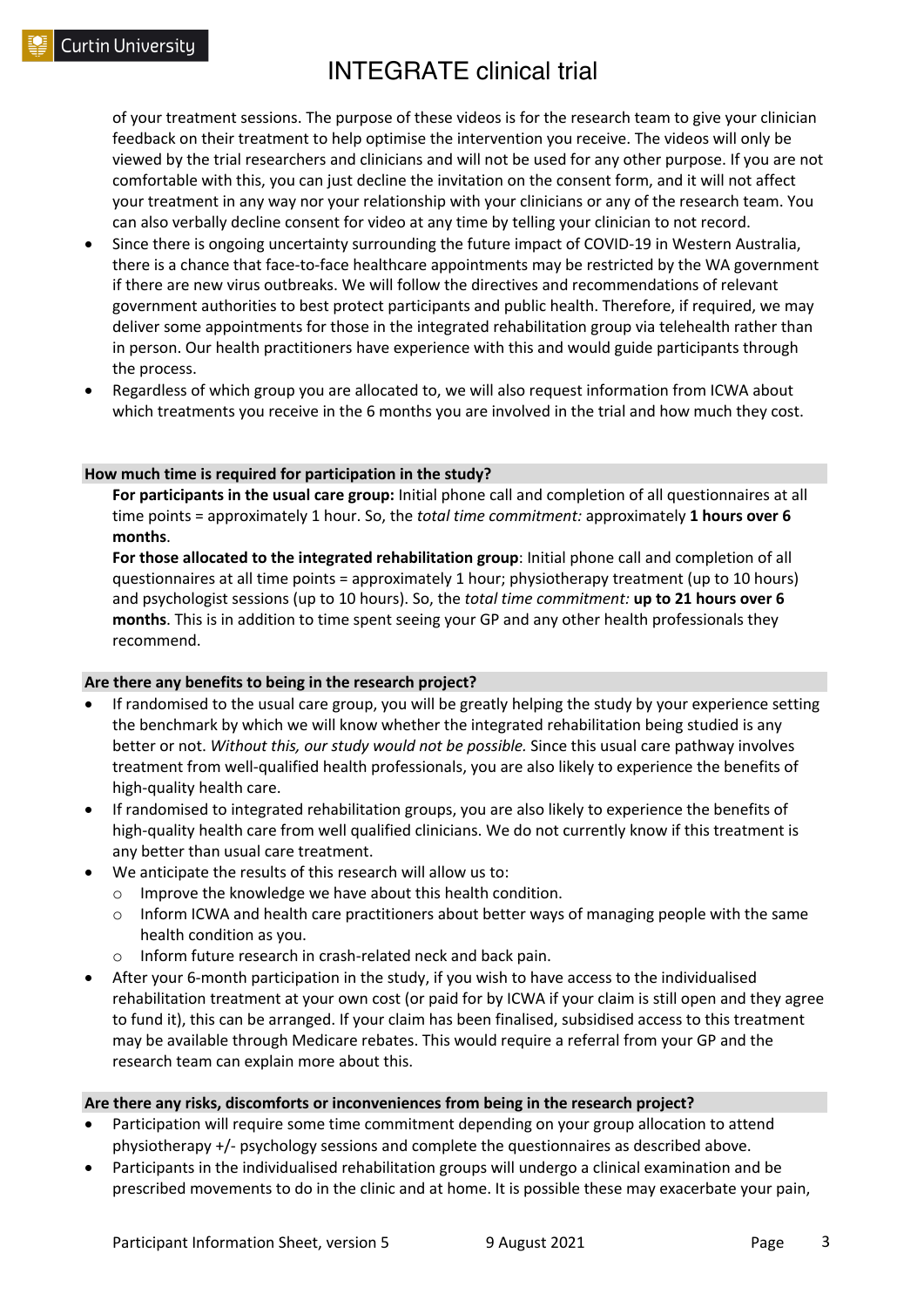especially in the short term. If you do experience any increase in pain, please bring this to the attention of your treating physiotherapist.

• If you receive psychological treatment for emotional distress associated with the crash, you may experience a short-term exacerbation of symptoms as you start to address the problem. This is likely to be temporary and is part of the rehabilitation process.

#### **Who will have access to my information?**

- The information collected in this research will be re-identifiable (coded). This means that we will remove all personally identifying information on all data and replace it with a code. Only the trial manager will have access to the code to match your name. Once all data is collected, the coding key will be destroyed to make the data anonymous. Any information we collect will be treated as confidential and used only in this project. The only people who will have access to your information are the research team at and Curtin University.
- In addition to information you supply in the online questionnaires, information collected by ICWA about the treatments you access and their costs will be shared with the research team and stored confidentially.
- *How will information be stored?* Electronic data will be password-protected and stored on a secure Curtin University server.
- *How long will the information be stored and what happens at the end of the storage period?* The information we collect in this study will be consolidated and kept under secure conditions at Curtin University for 7 years after the research has ended and then it will be destroyed.
- You have the right to access, and request correction of, your information in accordance with relevant privacy laws.
- The results of this research may be presented at conferences or published in professional journals but you will not be identified in any results that are published or presented.
- The anonymous data may be made publicly available, as there is a growing call for such information to be available to allow anyone to check the results and for the data to be used in other ethicallyapproved research projects. You will not be identifiable in that data.

#### **Will you tell me the results of the research?**

• Yes. We will write to you at the end of the research and inform you of the publication of the main results of the research. This is likely to be in 2022. We will contact you by email using the details you provide when enrolling in the project. As noted above, your email details will be password-protected and stored on a secure Curtin University server.

#### **Do I have to take part in the research project?**

Taking part in a research project is voluntary. It is your choice whether to take part or not. You do not have to agree to participate if you do not want to and it will have no impact on your motor vehicle injury claim with ICWA. If you decide to take part and then change your mind, that is okay, you can withdraw from the project and it will not affect your relationship with the researchers or ICWA. You do not have to give us a reason; just tell us that you want to stop. Please let us know you want to stop, so we can make sure you are aware of anything that needs to be done so you can withdraw safely. If you chose to leave the study, we will use any information already collected, unless you tell us not to. If data has already been de-identified it will not be possible to not use it.

#### **What happens next and who can I contact about the research?**

- If you have any questions about the research please contact the trial manager, Dr Rob Schütze on 9266 3176 or via email: r.schutze@curtin.edu.au.
- If you decide to take part in this research, we will ask you to provide consent using an online consent form. By consent, you are telling us that you understand what you have read and what has been discussed. Consenting indicates that you agree to be in the research project and have your health information used as described. Please take your time and ask any questions you have before you